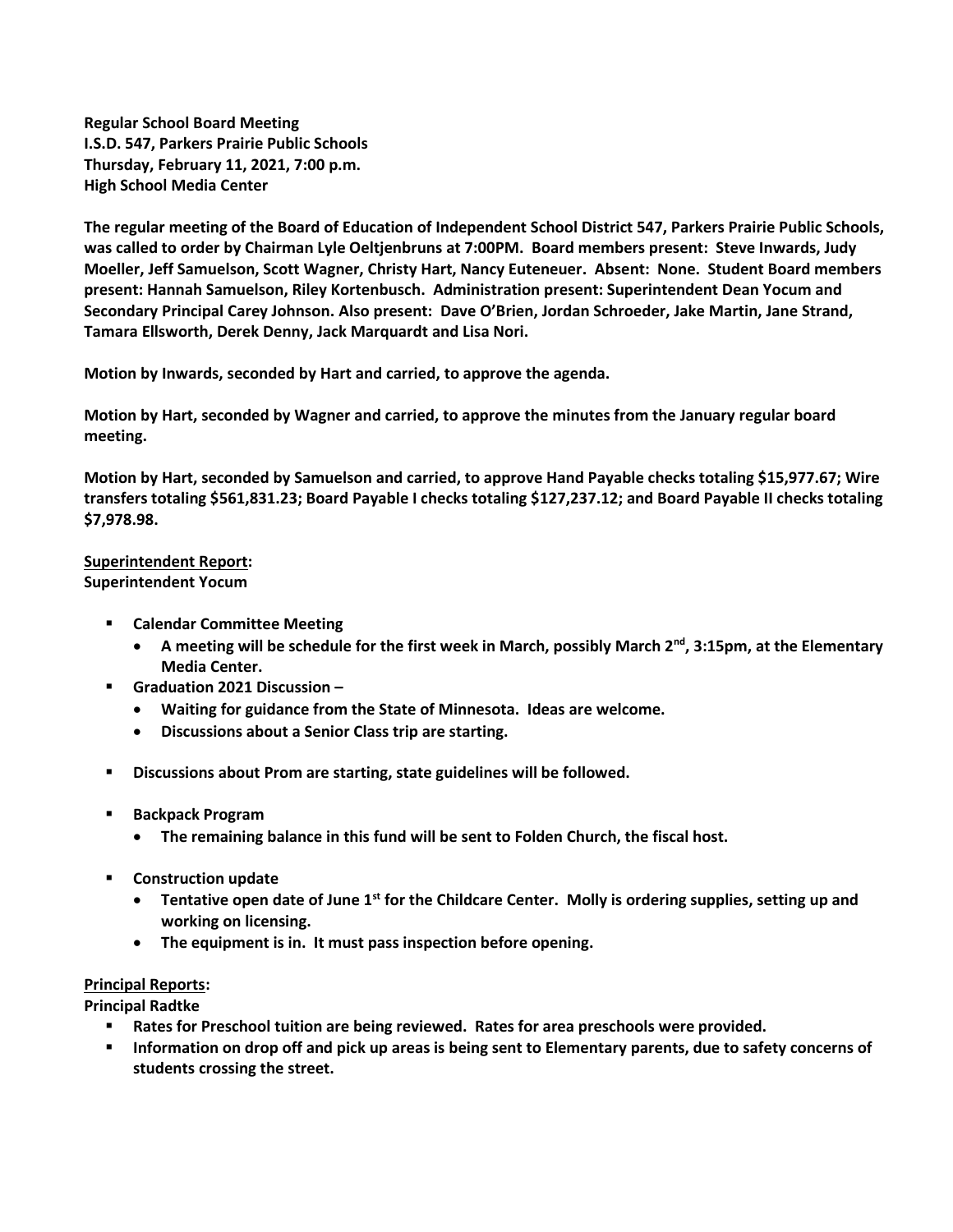**Principal Johnson**

- **Thank you to the staff for continuing to adjust to the many changes this year.**
- **Thank you to everyone involved in planning, design and set up of the Fitness Center.**
- **The Junior class has requested a fundraiser of fruit sales which will go towards Prom.**

**Motion by Inwards, seconded by Samuelson and carried to approve the Junior class fruit sales fundraiser.**

**Bonita Oestreich has requested a fundraiser for the Floriculture class of valentine's flower sales.** 

**Motion by Samuelson, seconded by Euteneuer and carried to approve the flower sales fundraiser.**

**Updating lockers is ongoing with possibly updating the Boys Locker room and hallways this summer.**

## **Unfinished Business:**

**None**

**New Business:**

 **A RESOLUTION TO ACCEPT DONATIONS as listed below was introduced by member Inwards, seconded by Moeller and passed unanimously. The complete resolution is on file with the District Office.** 

| From                                  | For                                          | Amount   |
|---------------------------------------|----------------------------------------------|----------|
| <b>Anonymous</b>                      |                                              |          |
| In memory of Kevin Revering           | <b>Fishing league</b>                        | \$50.00  |
|                                       |                                              |          |
| <b>Anonymous</b>                      |                                              |          |
| In memory of Kevin Revering           | <b>Clay Trap</b>                             | \$50.00  |
|                                       |                                              |          |
| <b>Pride of Parkers Prairie Lions</b> | <b>Junior High Christmas Writing Contest</b> | \$100.00 |
| <b>Parkers Veterinary Clinic</b>      | <b>History Club</b>                          | \$200.00 |
| <b>Panther Boosters</b>               | PP Elementary pumpkin decorating contest     | \$175.00 |
| <b>Parkers Prairie Sportsmen Club</b> | Leader In Me Program                         | \$500.00 |

**Motion by Samuelson, seconded by Hart and carried, to approve Seniority list for Classified employees for 2020- 2021 as presented.**

**Motion by Wagner, seconded by Euteneuer and carried, to approve School Board Committee assignments as presented.**

**Motion by Moeller, seconded by Samuelson and carried, to accept the resignation of Darryl Matthes as a custodian.**

**Motion by Samuelson, seconded by Hart and carried, to hire Justin Christman as a custodian.**

**Motion by Samuelson, seconded by Hart and carried, to split the sixth grade class into two sections.**

**Motion by Inwards, seconded by Samuelson and carried, to hire Kasey Fenske as an Elementary Distance Learning teacher.**